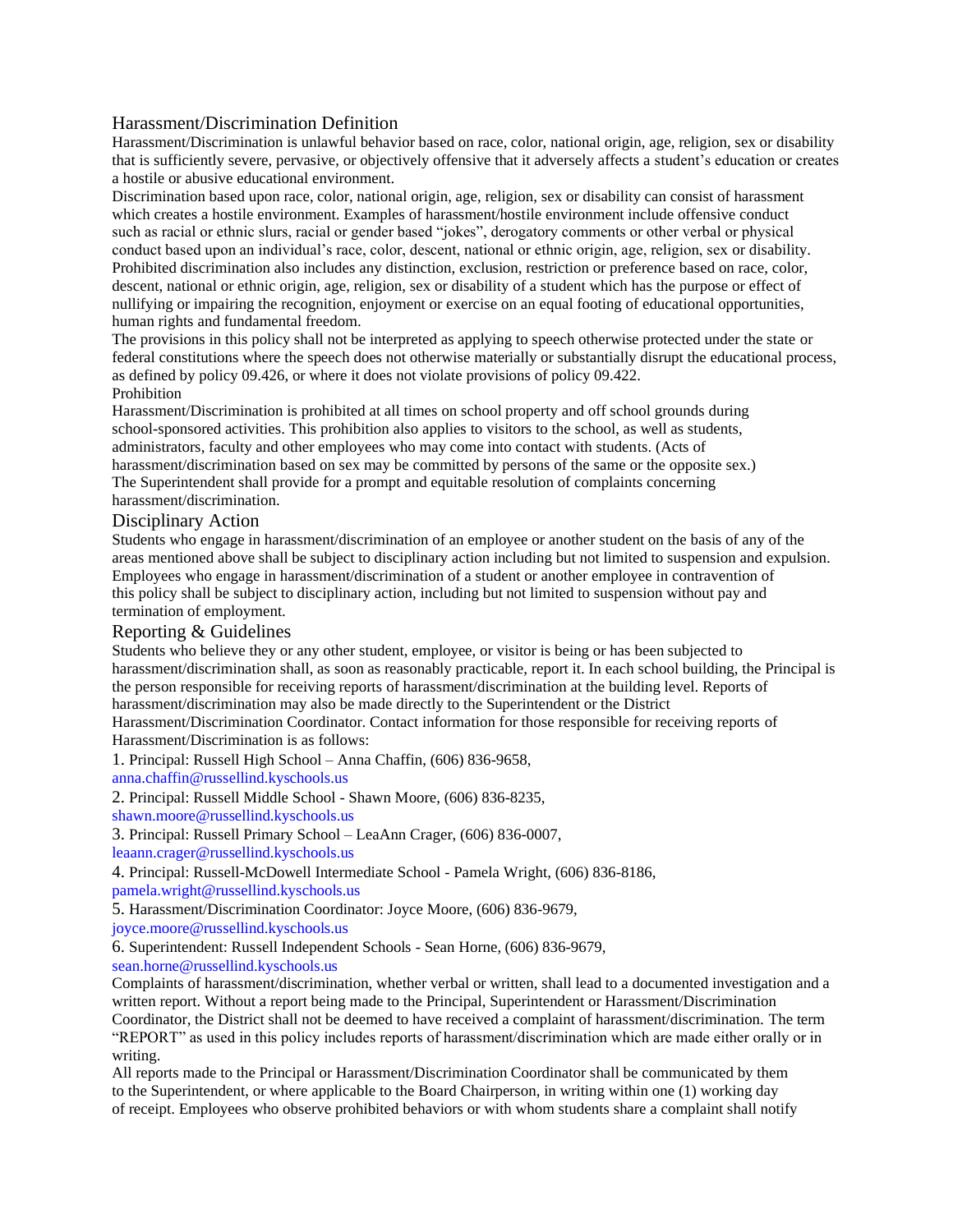the Superintendent, Principal or the Harassment/Discrimination Coordinator.

Employees who believe prohibited behavior is occurring or has occurred shall notify the victim's Principal, who shall immediately forward the information to the Superintendent. Employees who observe acts of harassment should intervene to stop it unless circumstances make such intervention dangerous.

The Superintendent or the Chairperson of the Board, as the case may be, shall provide for the following: 1. Investigation of allegations of harassment/discrimination to commence as soon as circumstances allow, but not later than three ( 3 ) working days of receipt of the report , regardless of the manner in which the complaint is communicated to a District administrator. The investigation shall be performed by the Harassment/Discrimination Coordinator or another formally trained investigator acting under his or her direct supervision.

To ensure an adequate, reliable and impartial investigation of reported incidents of harassment/discrimination, each investigation shall include as a minimum, the following procedural steps:

a. The investigator shall first, after being assigned the investigation make a determination as to whether he or she has a conflict of interest or due to some fact, relationship or predisposition cannot fairly and adequately conduct an impartial investigation of the allegation.

b. If the investigator concludes that he or she cannot or should not proceed with the investigation, the matter shall be reassigned to another investigator.

c. The investigator shall make contact with and interview or document all attempts to interview the complainant(s), if known or identifiable.

d. Interview the alleged victims(s) or document all attempts to interview the alleged victims(s).

e. Interview or document attempts to interview the alleged perpetrator(s).

f. Interview all known witnesses and other identified as potential witnesses or document attempts to do so.

g. Gather all available documents, photographs, writings and materials, including materials electronically stored, if available, and all other evidence which may be considered by the investigator to be relevant to the allegations under investigation. h. Each interview shall be memorialized by investigator notes of each conversation and may be electronically recorded after prior permission has been obtained from the witness. The witness may also provide a written statement if he or she so desires. At the conclusion of the investigation, the investigator shall, based upon the totality of the evidence obtained including the circumstances surrounding the incident, documentary evidence obtained, if any, and the statements obtained from and the credibility of each of the witnesses, arrive at findings and conclusions as to whether the allegations are true and as to whether in the opinion of the investigator a hostile environment exists. The standard upon which the investigator's opinion is to be based shall be that findings and conclusions are within a "reasonable probability" or stated another way, as to whether or not the findings and conclusions are "more likely than not". The investigation shall be completed within ten (10) working days. The investigation of allegations involving the Superintendent shall be conducted by a formally trained investigator or attorney not employed by the School District. Investigations shall include the right to the complainant to present witnesses, documents and other evidence in support of the complaint. A written report of all findings of the investigation shall be completed within fifteen (15) calendar days, unless additional time is necessary due to the matter being investigated by a law enforcement or governmental agency.

1. The Superintendent/designee may take interim measures to protect complainants during the investigation.

2. A process to identify and implement, within five (5) working days of the submission of the written investigative report, methods to correct and prevent reoccurrence of the harassment/discrimination, including disciplinary action where appropriate . If corrective action is not required, an explanation shall be included in the report.

3. A process to be developed and implemented to communicate requirements of thi s policy to all students, which may include, but not be limited to, the following:

· Written notice provided in publications such as handbooks, codes, and or pamphlets; and/or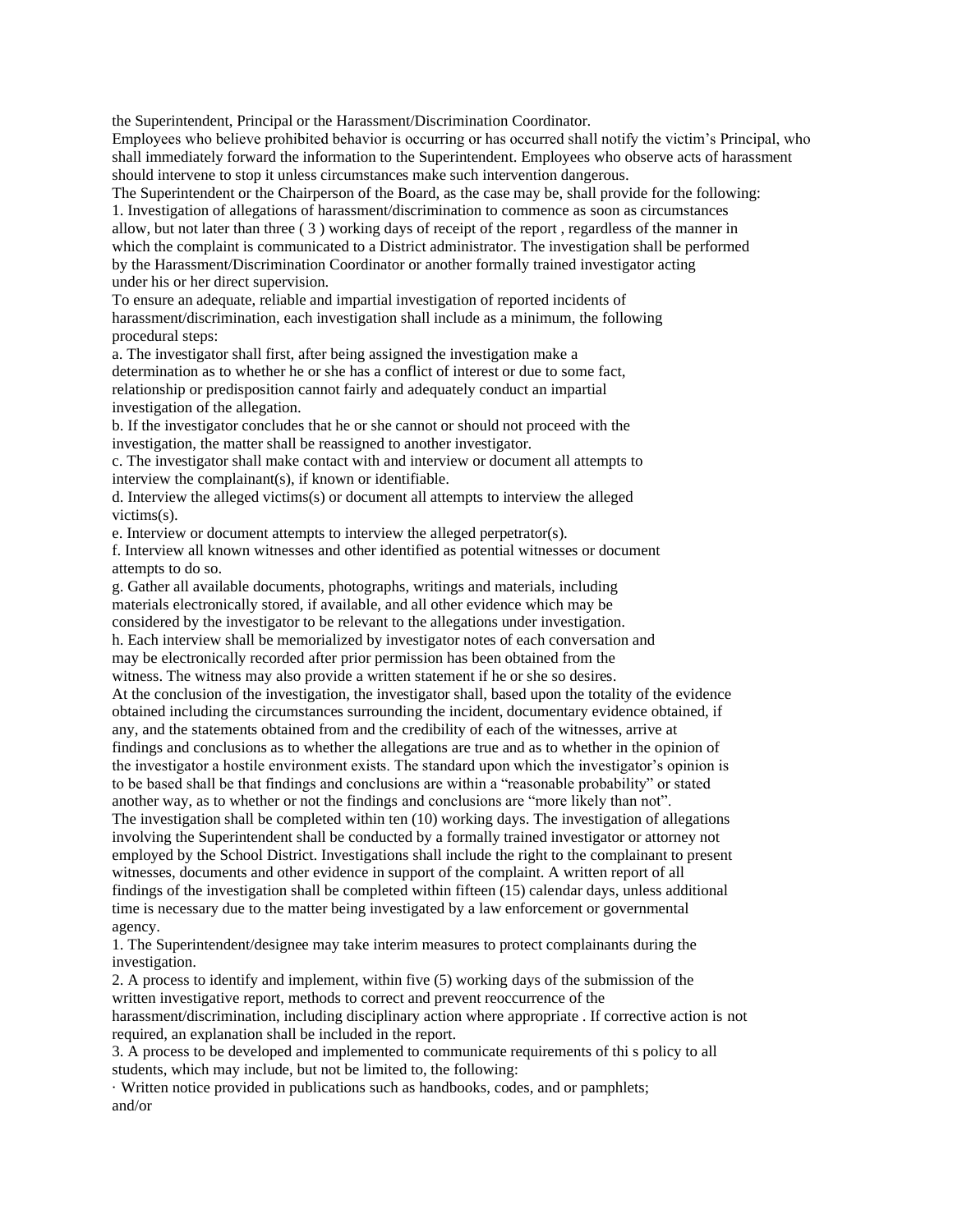· Such other measures as determined by the Superintendent/designee.

Method(s) used shall provide a summary of this policy, along with information concerning how individuals can access the District's complete policy/procedures and obtain assistance in reporting and responding to alleged incidents. Students, parents or guardians, as appropriate, will be directed to sign an acknowledgement form verifying receipt of information concerning this policy as part of the Board-approved code of acceptable behavior and discipline.

4. Age‑appropriate training during the first month of school to include an explanation of prohibited behavior and the necessity for prompt reporting of alleged harassment/discrimination;

5. The District's Harassment/Discrimination Coordinator shall document all reports of incidents of harassment/discrimination; and

6. Development of alternate methods of filing complaints for individuals with disabilities and others who may need accommodation.

Student handbooks shall include information to assist individuals in reporting alleged harassment/discrimination. When sexual harassment is alleged, the District's Title IX Coordinator, as designated in the student handbook, shall be notified.

# **Notifications**

Within twenty-four (24) hours of receiving an allegation of harassment/discrimination, District personnel shall attempt to notify parents of both student victims and students who have been accused of harassment/discrimination. In circumstances also involving suspected child abuse, additional notification shall be required by law. (See Policy 09.227.)

In applicable cases, employees must report harassment/discrimination to appropriate law enforcement authorities in accordance with law. <sup>1</sup>

### Prohibited Conduct

Depending on the circumstances and facts of the situation, and within the definition of harassment/discrimination contained in this policy, examples of conduct and/or actions that could be considered a violation of this policy include, but are not limited to:

1. Any nicknames, slurs, stories, jokes, written materials or pictures that are lewd, vulgar, or profane and relate to any of the protected categories listed in the definition of harassment/discrimination contained in this policy;

2. Unwanted touching, sexual advances, requests for sexual favors, and spreading sexual rumors;

3. Instances involving sexual violence;

4. Causing a student to believe that he or she must submit to unwelcome sexual conduct in order to participate in a school program or activity or that an educational decision will be based on whether or not the student submits to unwelcome sexual conduct;

5. Implied or overt threats of physical violence or acts of aggression or assault based on any of the protected categories;

6. Seeking to involve students with disabilities in antisocial, dangerous or criminal activity where the students, because of disability, are unable to comprehend fully or consent to the activity; and

7. Destroying or damaging an individual's property based on any of the protected categories.

# Confidentiality

District employees involved in the investigation of complaints shall respect, as much as possible, the privacy and anonymity of both victims and persons accused of violations.

# Written Report

The investigatory procedures documented in the investigative report shall include the following:

1. The name, race and national origin of the alleged victim and, if different, the name and race of the person reporting the allegation;

2. The nature of the allegation, a description of the incident and the date and time if known of the alleged incident;

3. The names and races of all person alleged to have committed the alleged harassment/discrimination if known;

4. The names and races of all known witnesses to the alleged incident;

5. Any written statements of the reporter, the victim (if different than the reporter), the accused

perpetrators and any known witnesses;

6. The outcome of the investigation; and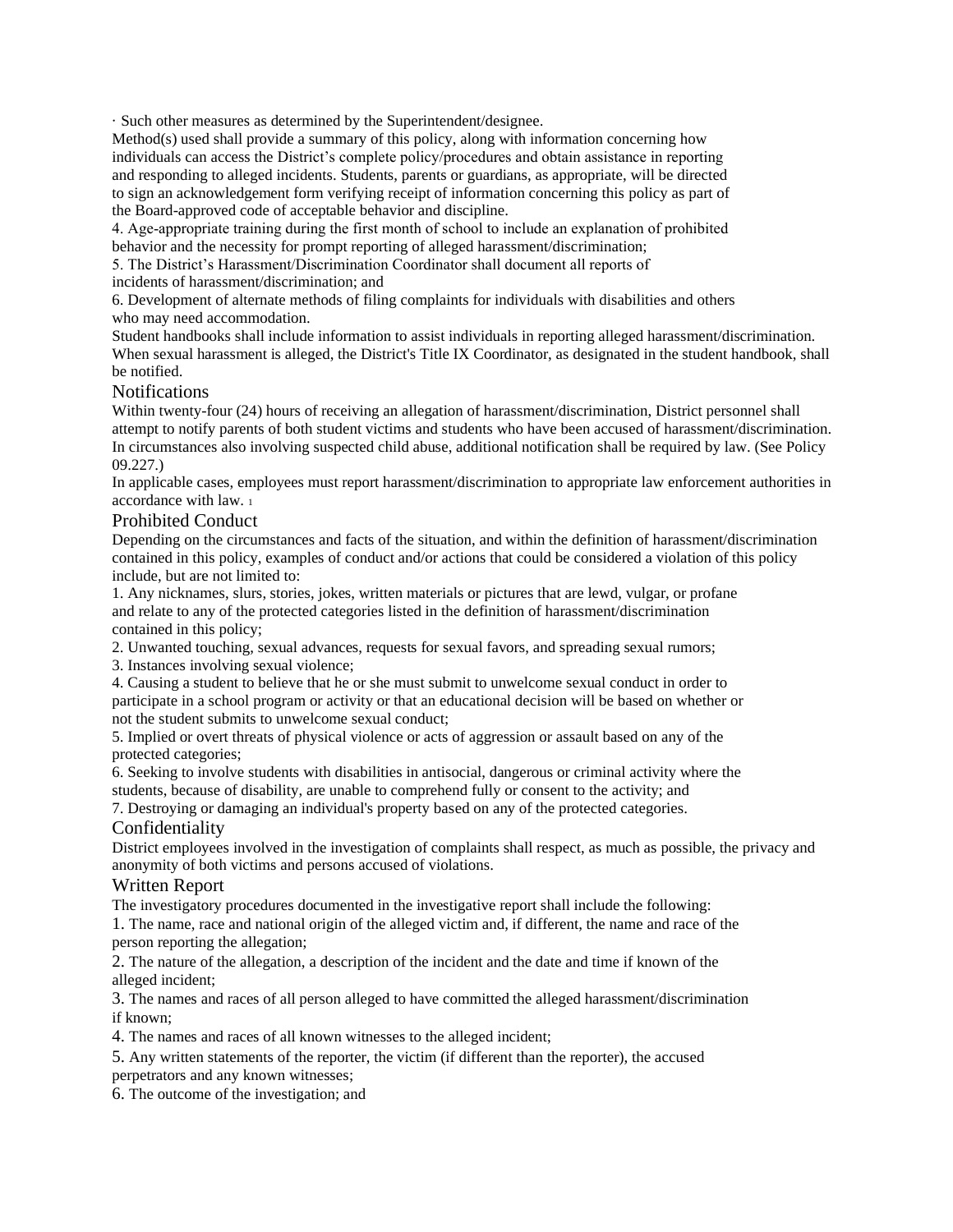7. The response of school personnel and if applicable, District-level officials, including the date any incident was reported to the police.

Upon completion of the investigation, the investigator(s) shall submit a preliminary written report, including the names and addresses of those interviewed and a summary of the information obtained, to the Superintendent who shall prepare a final written report containing the facts obtained as a result of the investigation and his/her conclusions, within a reasonable probability as to whether

harassment/discrimination has occurred and a hostile environment resulted therefrom. If harassment/discrimination has been found to have occurred, the final written report shall provide in detail the methods to be utilized in correcting the situation and preventing its reoccurrence, including but not limited to, disciplinary action where appropriate.

In the event that the Superintendent's alleged conduct was the subject of the investigation, the Board shall consider the preliminary written report in executive session and prepare and adopt by majority vote a final written report containing the facts obtained as a result of the investigation and its conclusions as to whether harassment/discrimination occurred and whether a hostile environment resulted therefrom, within a reasonable probability, as well as specific remedies designed to correct the situation and prevent its reoccurrence, including but not limited to, disciplinary action where appropriate. The findings and conclusions of the Board, as well as the remedies contained in the final report, shall be final. The written report, upon conclusions of Board, as well as the remedies contained in the final report, shall be final. The written report, upon completion, shall be furnished to the interested parties, including the complainant, by personal delivery or by registered or certified mail, return receipt requested.

### **Appeal**

Upon the completion of the investigation and submission of the written report to the parties involved , any party may appeal in writing all or any part of the findings, conclusions and remedies , if any, including any discipline proposed by the Superintendent to the Board of Education within ten (10) working days of receipt of the report. If no appeal has been filed within ten (10) working days following receipt of the Superintendent's written report, the Superintendent's findings, conclusions and proposed remedies shall become final. Upon appeal, the Board of Education may affirm the Superintendent's findings, conclusions, and proposed remedies in whole, or in part or may make its own findings and conclusions and fashion its own remedies as it deems necessary or appropriate under the circumstances. Consideration of the appeal by the Board of Education shall be based on the record made during the investigation and the standard of review shall be de novo. The findings, conclusions, and remedies, including any discipline imposed by the Board of Education shall be final.

### Harassment Not Tolerated – Counseling & Services to be Offered

The District will not tolerate discrimination/harassment in any form. The District is committed to identifying harassment and finding a remedy for harassment found to have existed and to prevent it reoccurrence. A remedy may include, but is not limited to, discipline, training, and counseling. The District will offer counseling and/or academic services to any person found to have been subjected to harassment/discrimination on the basis of race, color or national origin. Where appropriate, counseling services shall also be made to the person(s) who committed the harassment/discrimination.

### Obligation to Report and Cooperate

Failure by employees to report, notify, and/or initiate an investigation of alleged harassment/discrimination as required by this policy, or to take corrective action shall be cause for disciplinary action, up to and including possible termination of employment.

### Retaliation Prohibited

No one shall retaliate against an employee or student because s/he submits a grievance, assists or participates in an investigation, proceeding, or hearing regarding the charge of harassment/discrimination of an individual or because s/he has opposed language or conduct that violates this policy.

Upon the resolution of allegations, the Superintendent shall take steps to protect employees and students against retaliation.

#### False Complaints

Deliberately false or malicious complaints of harassment/discrimination may result in disciplinary action taken against the complainant.

#### Other Claims

When a complaint is received that does not appear to be covered by this policy, administrators shall review other policies that may govern the allegations, including but not limited to, 09.422 and/or 09.426.